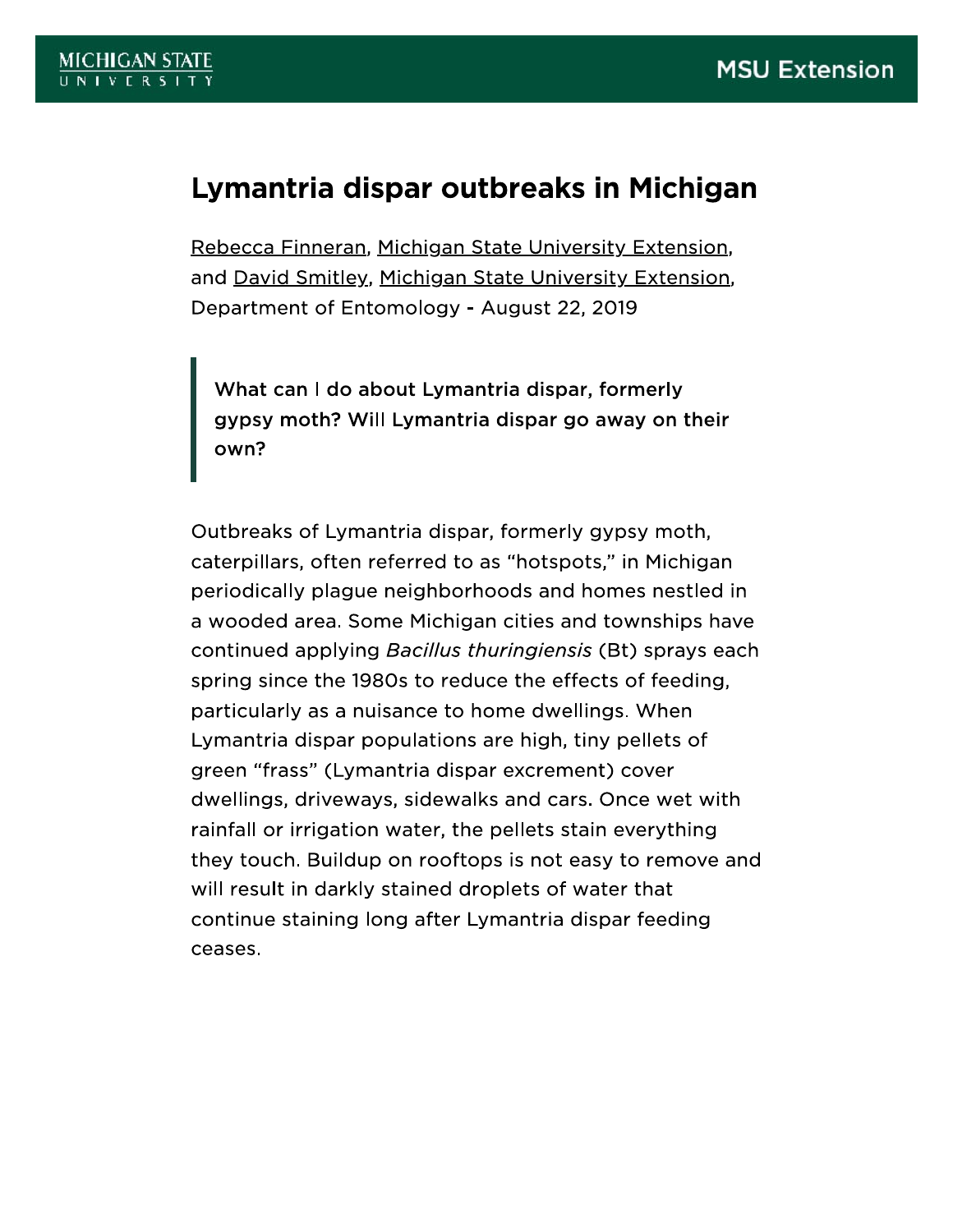

Small pieces of leaves rain down with Lymantria dispar frass during a heavy outbreak in June 2021. Photo by Rebecca Finneran, MSU Extension.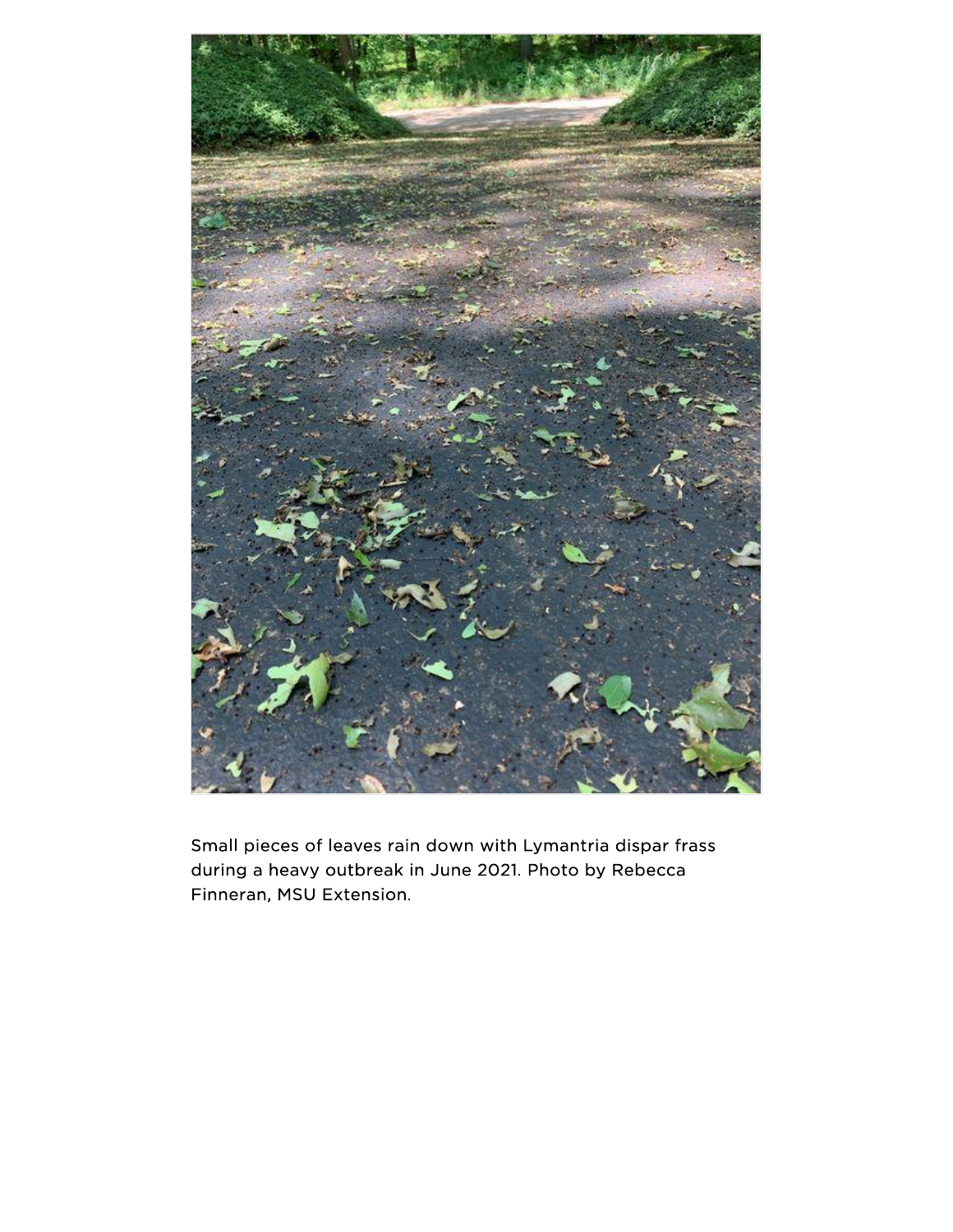

Close up of Lymantria dispar frass on a driveway, June 2021. Photo by Rebecca Finneran, MSU Extension.

Rises in Lymantria dispar hotspots have been linked to environmental conditions (dry springs) that are unfavorable to a Lymantria dispar natural enemy known as Entomophaga maimaiga. This fungus is favored by ample spring moisture that allows resting spores in the soil around the base of trees that were infested with caterpillars the previous summer to germinate and infect young caterpillars as they traverse across the soil and up the tree trunks.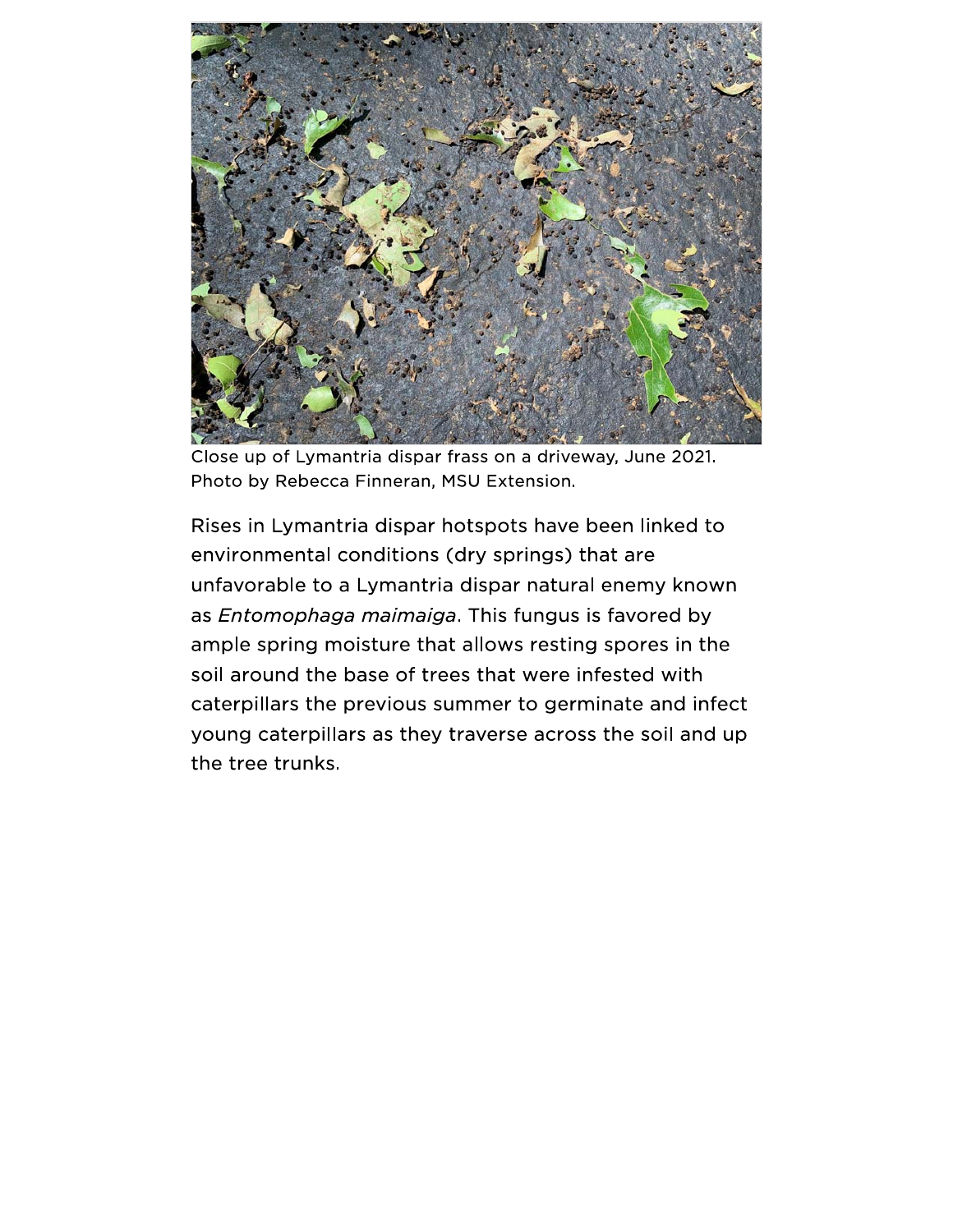

Hundreds of dying Lymantria dispar caterpillars end up face down as Entomophaga grows in their bodies. Photo by Rebecca Finneran, MSU Extension.

The pathogen develops rapidly inside the body of early instars (when the caterpillars are small), causing them to die within 10 days. Their body is converted into fungus tissue, becoming a mushroom inside the caterpillar skin. Under moist conditions, these little mushrooms up in the tree canopy sporulate, raining thousands of infective spores down through the tree. Other caterpillars become infected after bumping into these sticky spores.

If the caterpillars are in the last two or three stages of development (fourth to sixth instar, over 1 inch long), the fungus develops differently, filling the caterpillar with fungal tissue containing resting spores. When these large caterpillars become infected, their behavior is altered by the fungus and they crawl downward on the tree trunk, where they usually die within 6 feet of the ground, all facing the same direction, head down.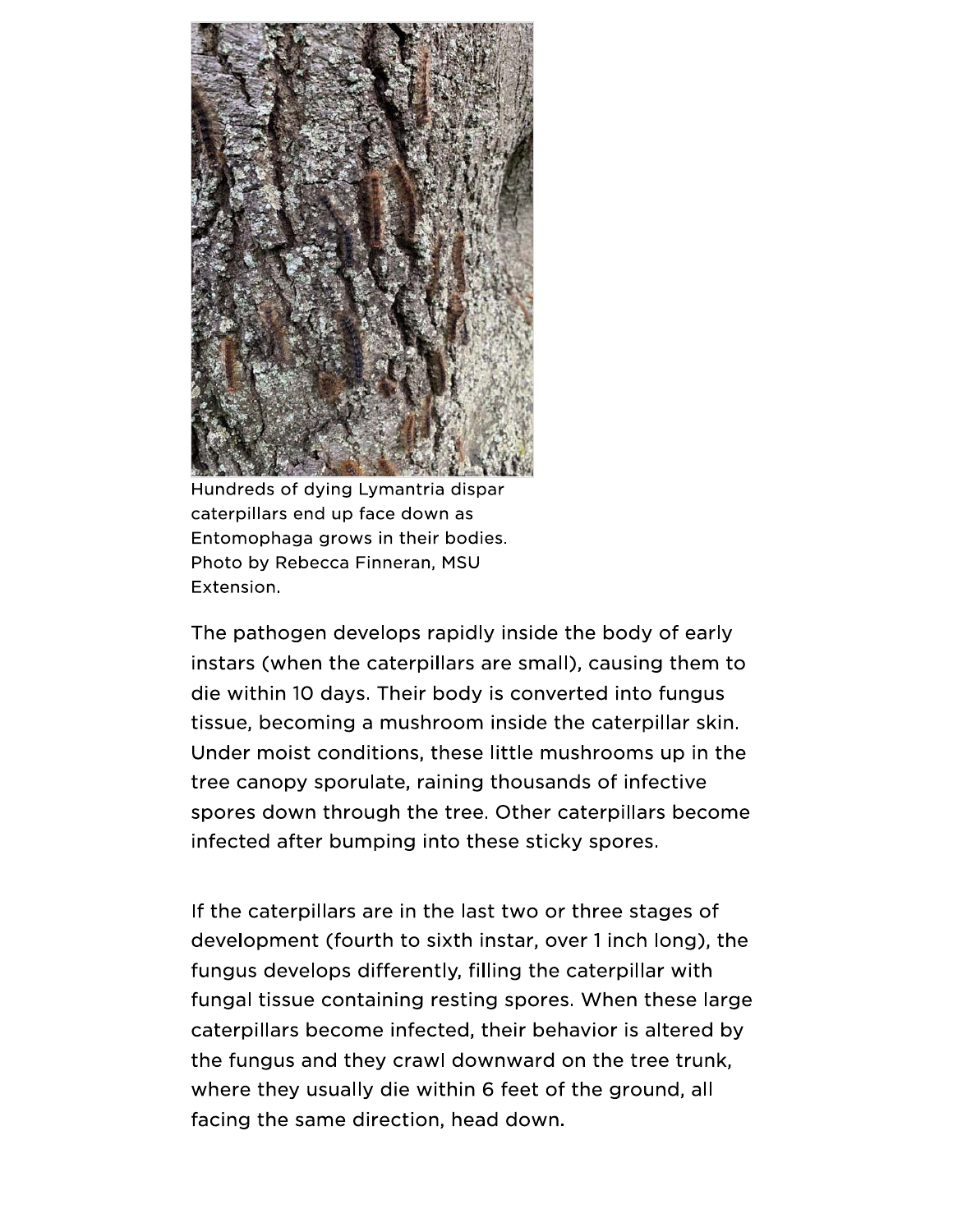Another natural control is Lymantria dispar NPV, a virus that causes caterpillars to turn black and fold in the middle, causing its mushy body to look like a "V". Both Entomophaga and the virus can cause a Lymantria dispar population crash. but collapses due to the Lymantria dispar NPV only happen at high



Caterpillars infected with a virus look like an upside down "V". Photo by Rebecca Finneran.

population densities where defoliation is expected, while population collapse caused by Entomophaga may also happen at much lower population densities, well before defoliation occurs.

In some areas of Michigan in 2019, Entomophaga caused local Lymantria dispar populations to come to a screeching halt mid-way through the summer. One landowner noted that their tree trunks looked "furry" with all the dead and dying caterpillars on the trunk. Fungal spores in the cadavers of dead caterpillars overwinter as resting spores, which germinate the next spring and start the cycle all over again.

## Other ways to lessen Lymantria dispar infestations

Sites in Michigan where Lymantria dispar feeding was heavy will result in thousands of egg masses shortly after the adult moths mate during July. Homeowners can make a dent in the number of feeding caterpillars by removing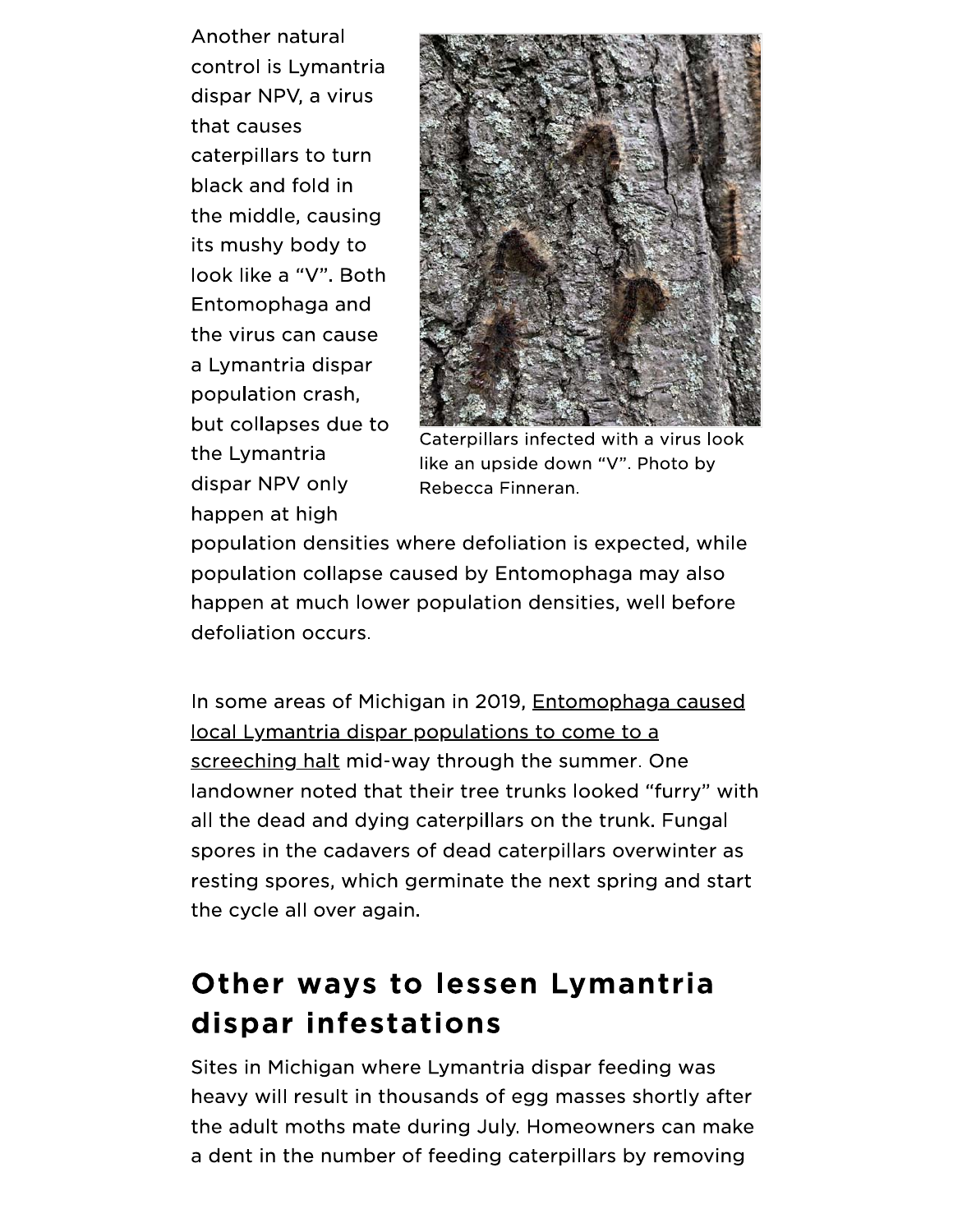these egg masses with a putty knife or scraping tool and placing them into warm, soapy water.

Each mass can contain up to 1,000 eggs, which means 1,000 hungry caterpillars hatching



Scraping Lymantria dispar egg mass off a home foundation. Photo by Rebecca Finneran, MSU Extension.

the following spring. Egg masses can be found on homes, outdoor furniture, inside the wheel wells of campers and play equipment. I scraped dozens of masses off my ornamental flowerpots-outside and inside-when disassembling them in the fall.

When scraping egg masses, take care not to shatter the crumbly egg mass, as the tiny eggs will just float to the ground, not allowing them to be killed. A flat index card or plastic container can be



Spraying hatchlings on an egg mass in early spring, before (left) and after (right). Photo by Rebecca Finneran, **MSU Extension.** 

used to funnel the cluster as it drops away from its point of attachment. If you wait until spring, watch the egg masses until hatchlings cluster on the old egg mass while their bodies acclimate to their new surroundings. Using a spray bottle with soapy water, soak them before they have a chance to disperse into the tree canopy.

## **Bottom line**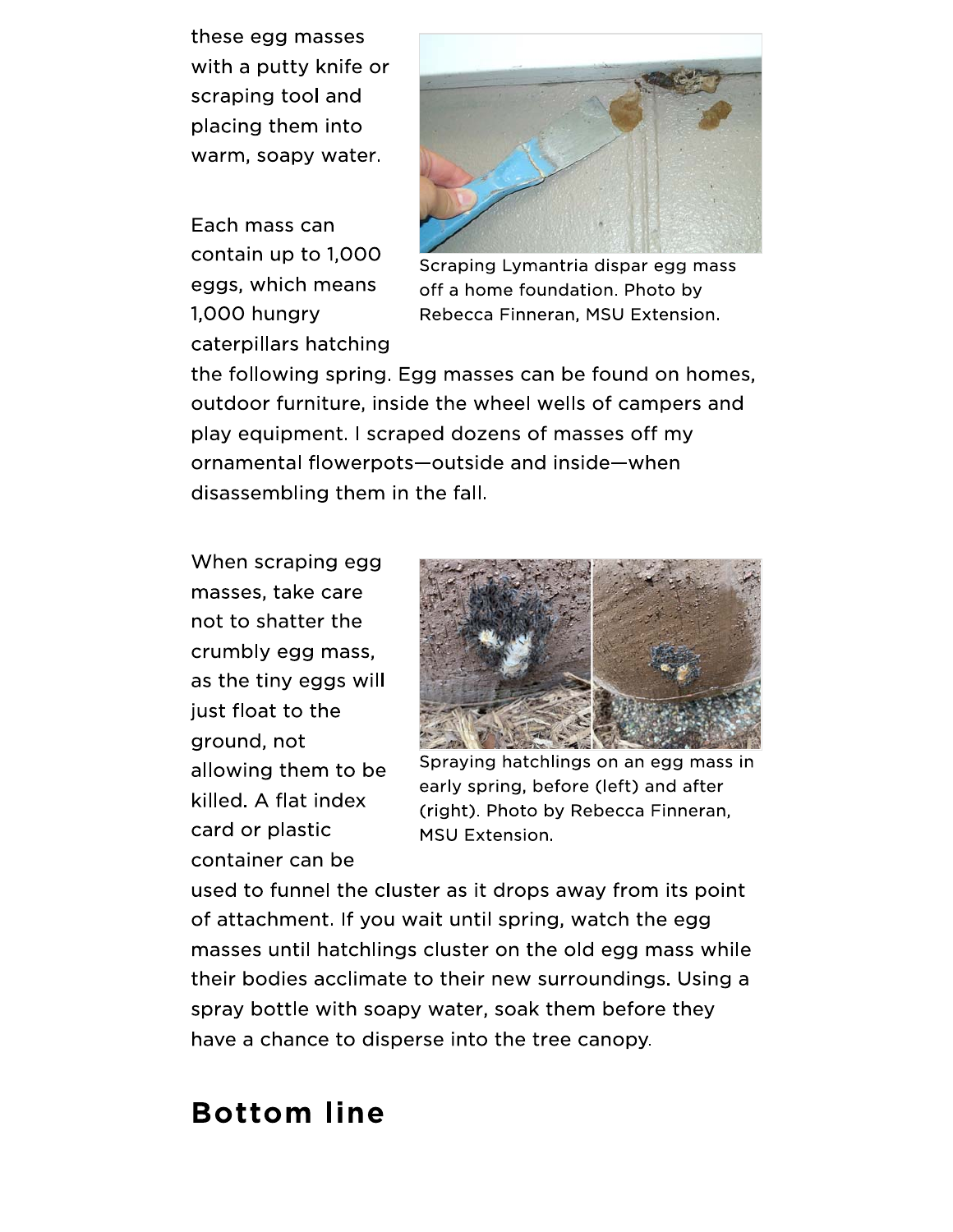Thanks to Entomophaga, most people in Michigan will not see any gypsy defoliation of oak, poplar or birch trees in their yards. However, we will continue to see small hotspots where Lymantria dispar increases to the point where defoliation is visible for one or two years before Entomophaga kicks in. This is most likely to happen where Lymantria dispar has not been active for several years and the number of infective spores in the soil have declined to very low levels, or where it has been very dry in May and June for a couple years, limiting sporulation of the fungus.

Most of the time, Entomophaga appears by the time people notice some defoliation of their trees from Lymantria dispar caterpillars, and the population collapses again. Occasionally, caterpillars devour more than 50% of the tree canopy before the collapse begins. Tree health is not affected by less than 50% defoliation, so if you can tolerate caterpillars crawling around in June, there is not much to worry about.

This article was published by Michigan State University **Extension.** For more information, visit https://extension.msu.edu. To have a digest of information delivered straight to your email inbox, visit https://extension.msu.edu/newsletters. To contact an expert in your area, visit https://extension.msu.edu/experts, or call 888-MSUE4MI  $(888-678-3464).$ 

## extension.msu.edu

MSU is an affirmative-action, equal-opportunity employer, committed to achieving excellence through a diverse workforce and inclusive culture that encourages all people to reach their full potential.